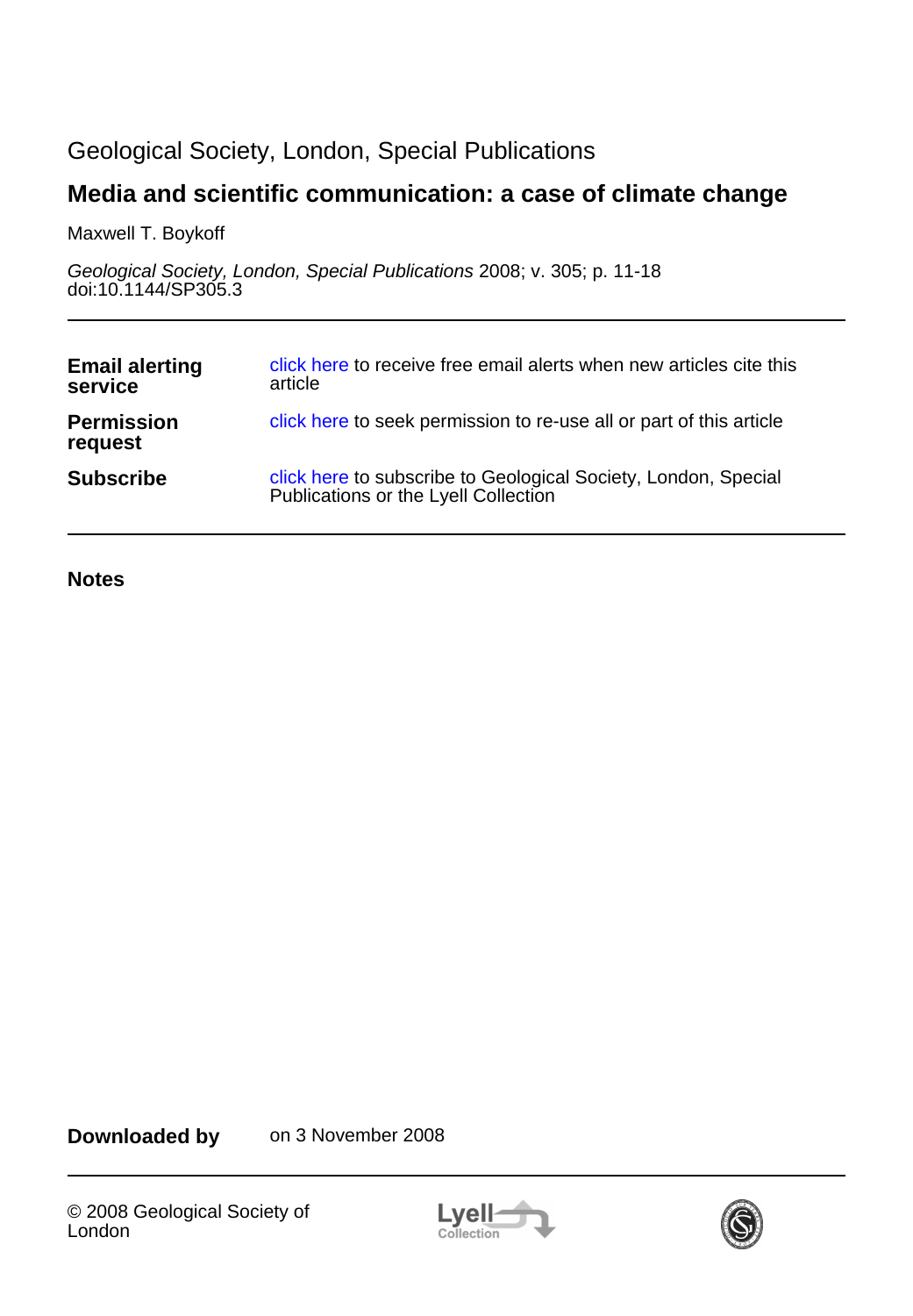## Media and scientific communication: a case of climate change

MAXWELL T. BOYKOFF

Environmental Change Institute, Oxford University Centre for the Environment, Dyson Perrins Building, University of Oxford, South Parks Road, Oxford OX1 3QY, UK (e-mail: maxwell.boykoff@eci.ox.ac.uk)

Abstract: This paper explores how media representational practices shape and affect current international science and policy or practice communications, through a focus on climate change. Many complex factors contribute to these interactions. The norms and pressures that guide journalistic decision-making and shape mass-media coverage of anthropogenic climate science critically shape current discourses at the highly politicized climate science–policy interface. This paper investigates the multifarious journalistic, political, cultural and economic norms that dynamically influence media coverage of climate science. It explores the case-study of climate change to also work through factors shaping the translation of uncertainty in climate science. This project demonstrates that mass-media coverage of climate change is not simply a random amalgam of articles and segments; rather, it is a social relationship between scientists, policy actors and the public that is mediated by such news packages. Moreover, this research shows how mass media play a significant role in shaping the construction and maintenance of discourse on climate change at the interface of science and policy.

It can often feel like an insurmountable challenge to effectively communicate environmental geoscience via mass media. To do so, one must compress the complexities of time and spatial scales into succinct yet accurate 'sound bites' as well as crisply worded commentary. These portrayals are what are typically valued by policy actors, mass media and public citizens. Although this process can seem akin to trying to adequately summarize the contours of biogeochemistry in the space of a picture postcard, this is the challenge at hand.

In the spirit of writer John McPhee, science communication can be situated within the larger landscape of this geological time and space that is represented and described. In Annals of the Former World, McPhee provides the well-known analogy that the 4.6 billion year history of time on Earth can be considered like distance from fingertip to fingertip with one's arms spread wide. He writes that, 'the Cambrian begins at the wrist ... all of the Cenozoic is in a fingerprint, and in a single stroke with a medium-grained nail file you could eradicate human history' (McPhee 1998).

Thus, perhaps it would merely take a finegrained nail file to remove the history of science communications and mass media. Organized studies of the art of communications, called Rhetoric, began in ancient Greek and Roman times. However, it was not until the 1920s that scholars actually began to speak of such activities as 'media', as they are now widely dubbed in contemporary society (Briggs & Burke 2005). Since these early roots and through the Middle Ages and

Renaissance, media representations have encompassed a wide range of activities and modes of communication. From performance art, plays and poetry to news and debate, media portrayals have drawn on narratives, arguments, allusions and reports to communicate various themes, information, issues and events. The increasing reach of modern media communications has led to the term 'mass media'. Mass media have played an important role in translation (of information, concepts, developments, debates) between communities, such as science and the public. 'Mass media' are now commonly referred to as the publishers, editors, journalists and others who constitute this communications industry, and who translate information, through production, interpretation and dissemination, through outlets such as newspapers, magazines, television, radio and the Internet. Through human time scales, mass-media coverage has proven to be a key contributor, among a number of factors, that has shaped and affected continuing interactions between science, politics and the public. These media communications unfold within larger contexts that include elements such as regulatory frameworks, technical capacity challenges, cultural and institutional pressures, as well as journalistic norms.

This paper surveys some of these interacting factors in the production of mass-media representations, through this focus on communicating science via mass media. It explores the case-study of climate change to work through political, economic, social, cultural and journalistic pressures,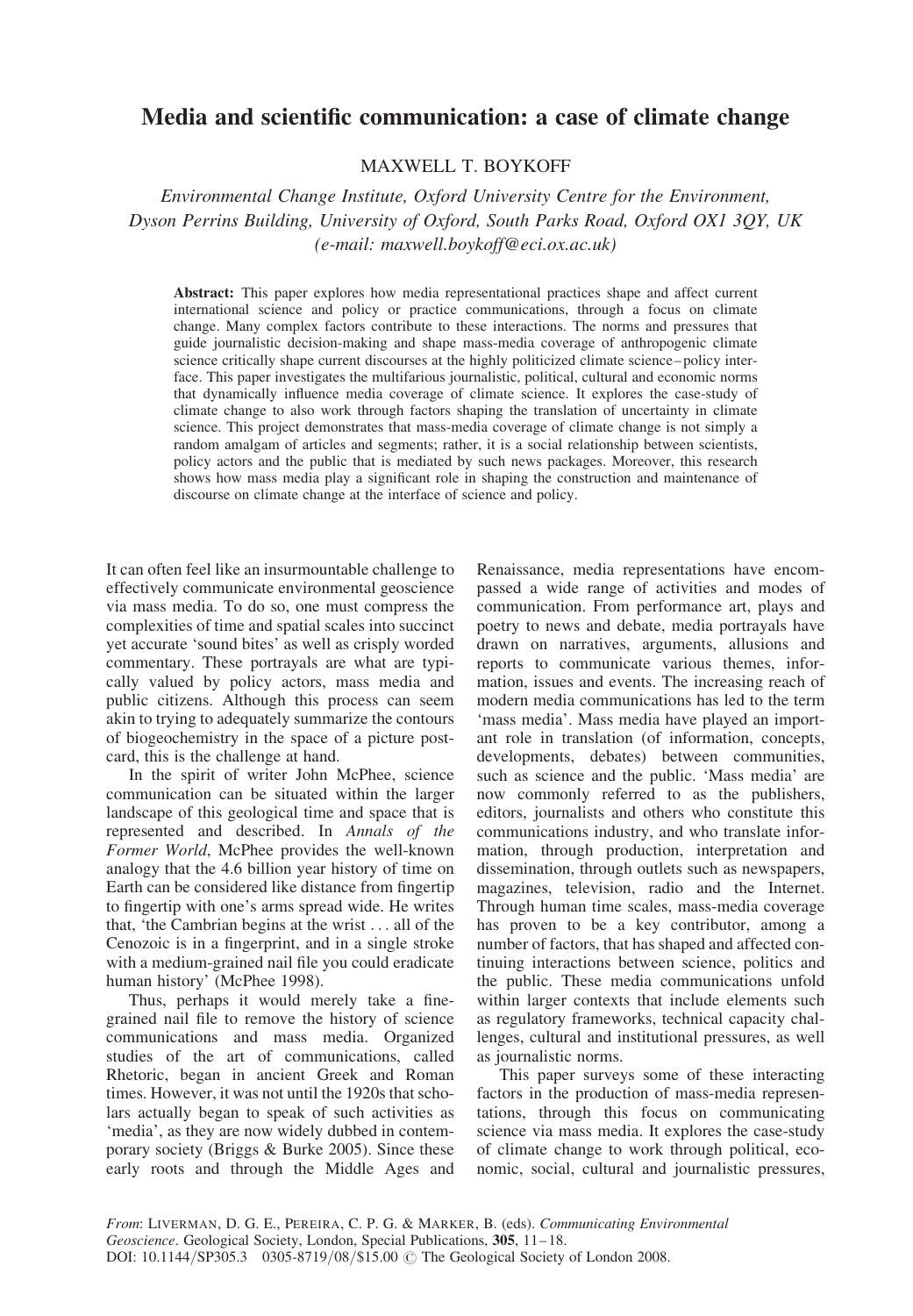and how these influence media 'framings'. The paper then illustrates salient features of these communications through a discussion of factors shaping the translation of uncertainty in climate science. The focus here is on the production of media portrayals and associated factors, and thus does not centrally take up the complex and non-linear connections to public uptake and/or resistance as well as issues of individual (dis)engagement. However, these framing processes provide explicit links to these other arenas. Once news texts, segments and messages (from television or radio broadcasts, to printed newspapers or magazines, and Internet communications) are assembled, they compete in public spaces for attention. Moreover, these public discourses permeate and integrate to varying degrees into personal understanding and behaviour. Precisely how this information is interpreted and translated into decisions and potential behavioural change is complex, dynamic and contested, and feeds back into continuing production processes. Discussing these connected issues in detail is beyond the scope of this contribution.

### Communicating (climate) science through mass media

In recent decades, studies have consistently found that the public garners much of its knowledge about science from the mass media (e.g. Nelkin 1987). In the case of climate change, research has also shown that accurate knowledge of its causes is the strongest predictor of a person's stated intentions to act (Bord et al. 2000). Thus, it is important to consider the role of mass media in current climate science, policy and practice, and examine drivers of as well as effects from these media portrayals. In other words, media representations are an important factor in public understanding and engagement with climate science, and thus deserve critical consideration.

Figure 1 tracks the quantity of 'climate change' or 'global warming' coverage in 40 of the most influential English-language world newspapers since 1987. The sample was compiled by using the Lexis Nexis database, and selecting articles where at least one of these terms appeared in the headline or somewhere in the first three paragraphs. These newspapers cover 17 countries across five continents, and thus provide a proxy for media attention paid to the issue over the last two decades. Media coverage of climate change or global warming increased substantially in Western Europe and North America beginning in 1988. Many factors contributed to this rise in coverage. Among them was a newsworthy speech by UK Prime Minister Margaret Thatcher to the Royal

Society of London, where she spoke out about the threat of climate change, among a host of environmental issues. She asserted, 'we may have unwittingly begun a massive experiment with the system of the planet itself' (Leggett 2001, p. x). Across the Atlantic, NASA scientist James Hansen testified to the US Congress that summer, and said he was '99 percent certain' that warmer temperatures were caused by the burning of fossil fuels and not solely a result of natural variation (Shabecoff 1988, p. A1). This was also an election year in the USA, where the issue of climate change permeated campaign promises, such as George H. W. Bush's vow to 'fight the greenhouse effect with the White House effect' (Peterson 1989, p. A1). Moreover, the summer of 1988 was one marked by extreme drought and high temperatures throughout North America. These concomitant events were thought to sensitize many, including the media community, to the issue. In the science and policy spheres, 1988 was also the year in which the United Nations Environment Program (UNEP) and World Meteorological Organization (WMO) created the Intergovernmental Panel on Climate Change (IPCC), and the WMO held a landmark international conference in Toronto, Canada called 'Our Changing Atmosphere' (Gupta 2001). Coverage increased through 1990, the year in which the IPCC First Assessment Report on climate change was released. In looking into the content of news coverage over these years of ebbs and flows in the quantity of coverage, certain events garnered particular media attention. For instance, the 1992 UN Framework Convention on Climate Change (UN FCCC), the 1997 Kyoto Protocol, and the releases of IPCC Second and Third assessment reports in 1995 and 2001 were covered heavily in Western European and North American media. Coverage in Australia, New Zealand, the Middle East, Asia, Eastern Europe and South Africa remained low overall until 1997, the year in which the Kyoto Protocol was negotiated. At the negotiations in Kyoto, Japan, registrants included 3500 journalists from over 400 media organizations in 160 countries and discussions took place regarding phases of mandatory commitments to reduce greenhouse gas emissions throughout the world (Leggett 2001).

However, the most evident increases in media attention throughout all the regions came in 2005 and 2006. Again, through examinations of the content of these news articles it is evident that specific single as well as linked events contributed to this. For instance, in 2005 the Group of Eight (G8) Summit in Gleneagles, Scotland attracted media attention, as climate change was one of the key items on the policy agenda. Moreover, Hurricane Katrina, which made landfall in August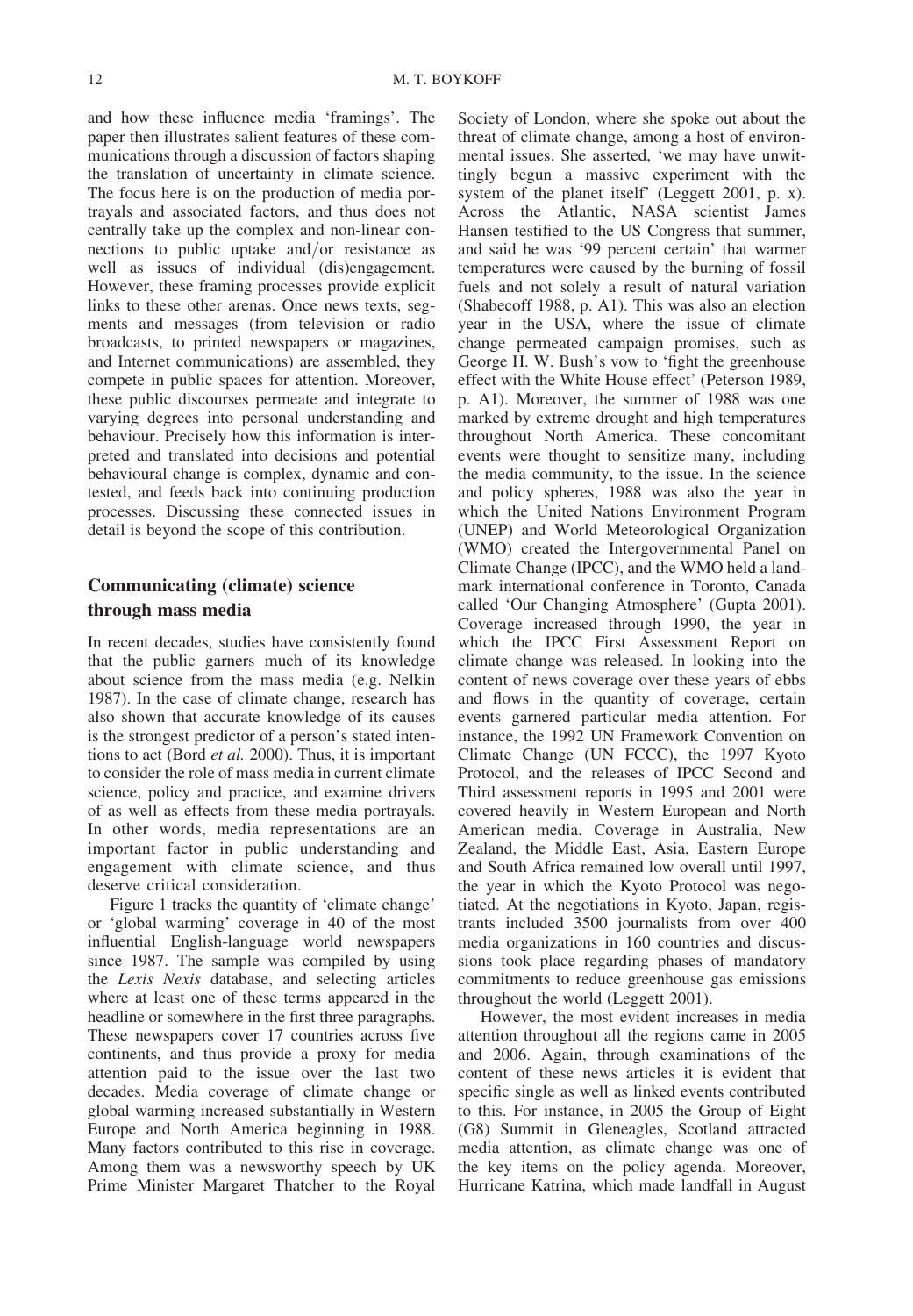

Fig. 1. Newspaper coverage of climate change or global warming. This notes the increases in quantity of coverage of climate change or global warming over time. The newspapers covered were the Sydney Morning Herald, The Age (Melbourne), the Courier-Mail (Brisbane), The Australian, the Daily Telegraph (Sydney), Globe and Mail (Toronto), the Toronto Star, the South China Morning Post (Hong Kong), the Prague Post, the Irish Times (Dublin), the Jerusalem Post, the Jerusalem Report, Yomiuri Shimbun (Tokyo), the Japan Times (Tokyo), Mainichi Shimbun (Tokyo), the Korea Herald, the Korea Times (Seoul), the New Straits Times (Wilayah Persekutuan), Het Financieele Dagblad (Eindhoven), the New Zealand Herald (Auckland), the Dominion Post (Wellington), The Press (Christchurch), the Moscow News, the Moscow Times, The Straits Times (Singapore), Business Day (Johannesburg), the Financial Mail (Johannesburg), the Sunday Times (Johannesburg), The Nation (Bangkok), The Guardian (London), the Observer (London), The Independent (and The Independent on Sunday) (London), The Times (and Sunday Times) (London), the Financial Times (London), The Herald (Glasgow), The Scotsman (and Scotland on Sunday) (Edinburgh), the Los Angeles Times, The New York Times, U.S.A. Today (McLean, VA), the Wall Street Journal (New York) and The Washington Post.

2005 in the Gulf Coast of the USA, garnered considerable media coverage, as the event tapped into many related issues of risk, hazards and vulnerability, as well as questions regarding what the causes were, who was responsible, and what needed to be done. In 2006, the release of the influential film An Inconvenient Truth with Al Gore, and the media coverage of the UK 'Stern Review' on the economic costs of climate-change mitigation, impacts and adaptation further spurred media coverage across the world.

Shifting attention more centrally to the factors shaping the content of news reports, influences are complex, non-linear and dynamic. Although climate-change science, policy and ecological– meteorological events have shaped media reporting and public understanding, journalism and public concern have also shaped climate science and policy decisions. Within the mass media, a number of intersecting political, economic, cultural, social and journalistic factors shape what is seen

as the news or Internet article and television or radio segment.

Mass-media editors and reporters must navigate through many pressures and challenges while reporting the news. These are very difficult to disentangle, as factors interact and feed back through time, as well as re-embed themselves in macrorelations (such as decision-making within the capitalist political economy) and micro-processes (such as everyday journalistic practices). For instance, micro-level journalistic decisions are made in the context of macro-level pressures, where journalist's constraints on time-to-deadlines and space exist within a predominantly corporate-controlled media environment (Bagdikian 2004). This can unavoidably limit the depth of reporting, by editors and journalists, and this situation can be particularly troubling when covering a complex issue such as climate-change science and policy (Weingart et al. 2000). Research has documented that deadlines and space considerations constrain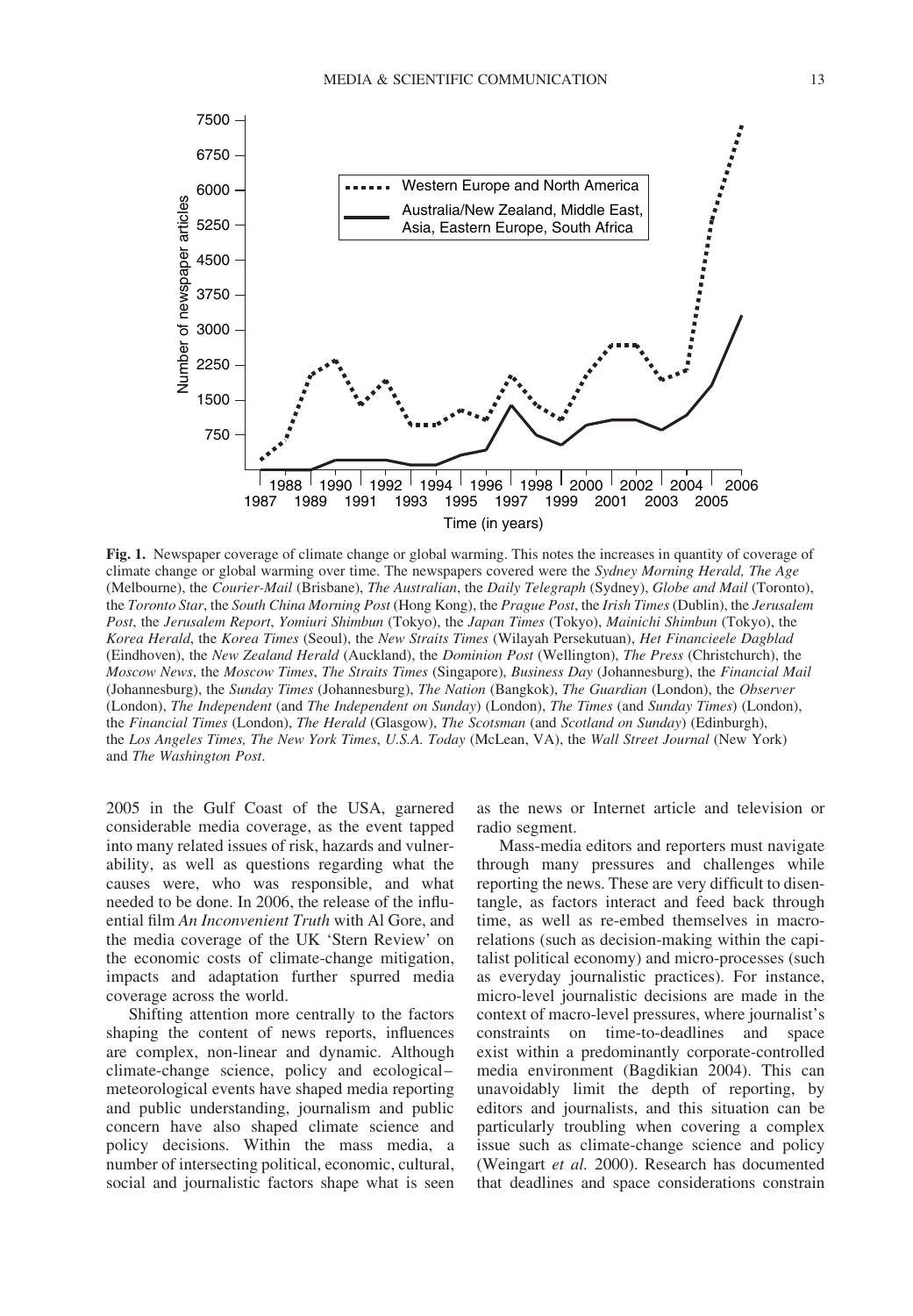journalists (Schudson 1978), and editorial preferences and publisher pressures can affect news reporting (Schoenfeld et al. 1979). Moreover, the amount of exposure and placement (front page or buried deep in the newspaper), as well as the use of headlines and photographs, which are often editorial decisions, can also affect how events and situations are construed by the public.

Although many of these multifarious pressures and norms are codified and explicit, others are implicit, and shaped by social convention. Factors such as access and power to affect public discourse through ownership and media control are more readily apparent, whereas other influences, such as a journalist's background and training, are more concealed. Economic considerations have led to decreased mass-media budgets for investigative journalism (McChesney 1999), and have led to more journalists working as 'generalists' by covering many areas of news, rather than 'specialists' on a particular news beat (Gans 2004). In climate science and policy reporting, generalists are at a distinct disadvantage in terms of detailed scientific knowledge. A lack of science training among journalists can serve as a detriment to translations of climate-change science and policy information (McComas & Shanahan 1999; Wilson 2000). Moreover, in the case of climate change, the biophysical agency of the environment is centrally important, as dramatic environmental events such as the breaking off of a large piece of the disintegrating Larson B ice shelf in 2003 can affect media coverage of that and other related climate-change issues. Above all, these multiple pressures shape and affect the continuing process of media production.

A key function of mass-media coverage of environmental issues has been to 'frame' them for policy actors and the public. Generally, framing is employed to contextualize and organize the dynamic swirl of issues, events and occurrences. It can be defined as the ways in which elements of discourse are assembled that then privilege certain interpretations and understandings over others (Goffman 1974). Media framing involves an inevitable series of choices to cover certain events within a larger current of dynamic activities. Through journalistic norms and values, certain events become news stories, thereby shaping public perception (Tuchman 1978; Iyengar 1991). According to Entman, 'Framing essentially involves selection and salience' and it 'plays a major role in the exertion of political power, and the frame in a news text is really the imprint of power—it registers the identity of actors or interest that competed to dominate the text' (Entman 1993, pp. 52–55). Asymmetrical influences also feed back into these social relationships and further shape emergent frames of 'news', knowledge and discourse.

Overall, various actors, both individuals and collective, seek to access and utilize mass-media sources to shape perceptions of environmental issues contingent on their perspectives and interests (Nisbet & Mooney 2007). Earlier work in media studies of the environment has looked at the increasing attention paid to environmental issues through varying roles of 'interest group entrepreneurs', or claims-makers in constructing environmental issues as social problems (Schoenfeld et al. 1979). Mass media represent a key arena where such claims are communicated as well as contested and negotiated. In this mix of pressures and influences, a particular challenge to media coverage of climate-change science and policy, along with many associated factors, gains salience and thus warrants further discussion: dealing appropriately with uncertainty.

### Communicating (climate) uncertainty through mass media

Uncertainty is not inherent only to scientific inquiry; it also appears in places such as business, marketing, and insurance endeavours, informing, yet not prohibiting action. Inquiry contains uncertainty by definition, as it operates past the bounds of certainty in examinations, critiques and analyses of the unknown. Translated by mass media at the science–policy interface, uncertainty often garners a great deal of attention, and is a battlefield for meaning. In past research, uncertainty has been explored more generally in relation to media coverage (Boffey et al. 1999; Dunwoody 1999; Gee 2000).

Some observers regard strategic insertions of uncertainty in anthropogenic climate-change discourse in science, as well as in the media, as a tactic deployed by intransigent policy actors to 'invalidate the overall public concern for global warming as an environmental–social problem' (Williams 2000, p. 70). In this more deliberate and often nefarious form, uncertainty can be reframed as scientific incompetence. In the case of climate change, oppositions have arisen primarily in a cohesive group of 'climate contrarians', dubbed 'climate sceptics' or the 'carbon club', who have gained significant discursive traction through the media, and, as a result, have significantly affected public understanding. In terms of environmental issues more broadly, Freudenberg has discussed constructions of 'nonproblematicity'. Through embedded power and leveraged legitimacy, 'if one person or social group is able to obtain privileged access to valued resources without having other persons or groups challenge that privilege—or perhaps even notice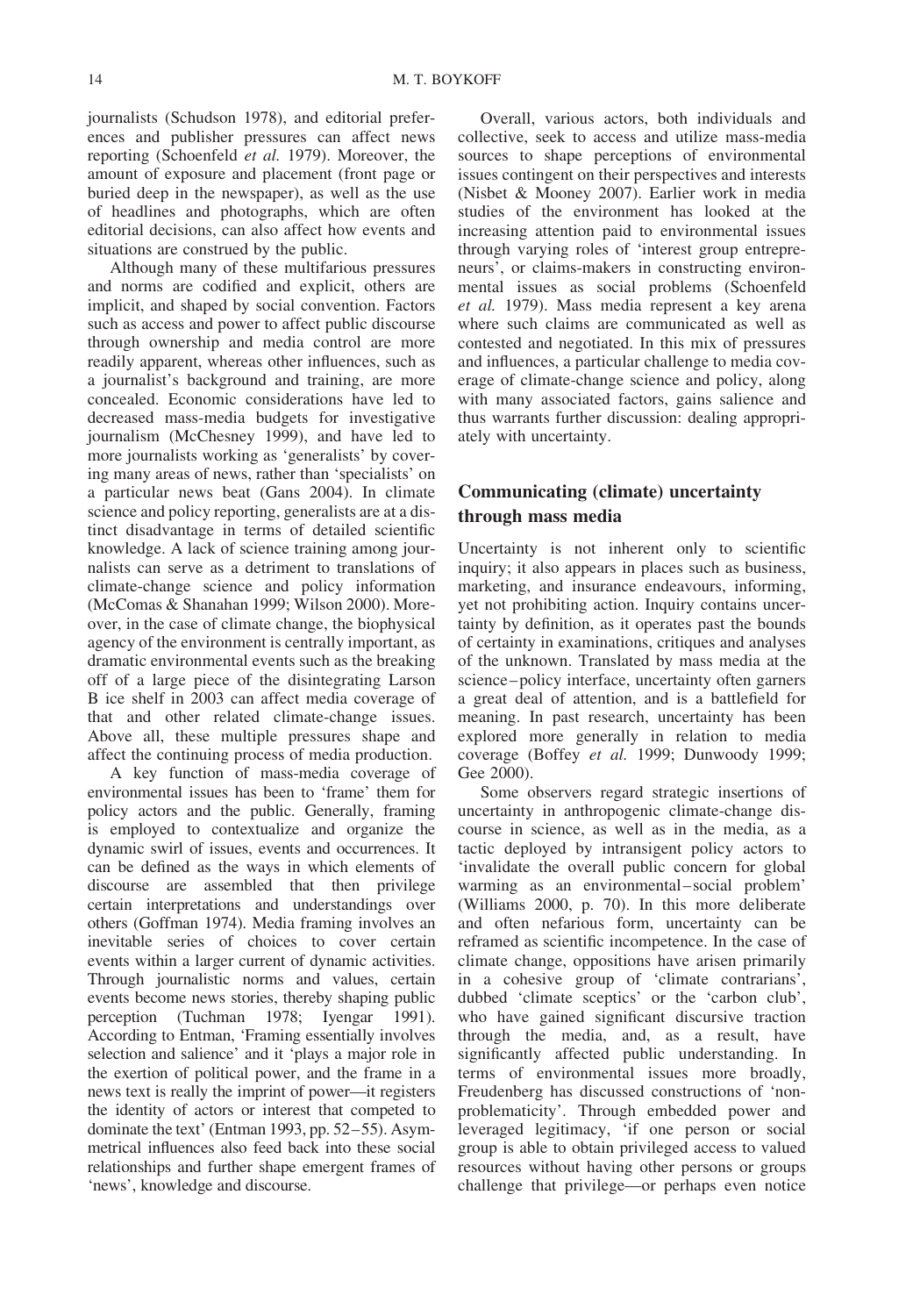it—so much the better' (Freudenburg 2000, p. 106). Research by McCright & Dunlap has focused on this opposition movement, and has examined how climate contrarians have developed competing discourses that challenge top climate scientific evidence, and effectively gain a foothold in national and international discourse on the causes of climate change (McCright & Dunlap 2000). These researchers also examined links between contrarians and conservative think tanks anti-environment movements and carbon-based industry (McCright & Dunlap 2003). Climate contrarians include scientists S. Fred Singer, Robert Balling, Sallie Baliunas, David Legates, Sherwood Idso, Frederick Seitz, Richard Lindzen and Patrick Michaels.

Contrarian voices, although heterogeneous in some ways, have garnered media coverage and have thus amplified uncertainty regarding various aspects of climate science, from questions of anthropogenic climate change to validity of modelling research. Research has revealed that scientific uncertainty has been a key ingredient inserted into discourse, to raise the perception of debate (Wilkins 1993; Zehr 2000). This perception of debate has often been seized upon by policy actors to justify resistance to various climate policy approaches. Policy-makers such as James Inhofe and Chuck Hagel have received extensive media coverage for their contrarian comments on climate change. Inhofe (Republican, Oklahoma), former Chair of the Senate Environment and Public Works committee, has said, 'could it be that man-made global warming is the greatest hoax ever perpetrated on the American people? It sure sounds like it' (Inhofe 2003). Senator Chuck Hagel (Republican, Nebraska) has said, 'The scientific community has simply not yet resolved the question of whether we have a problem with global warming. They have not been able to definitively conclude if the warming that has occurred in this century is due to human action or natural variations in the earth's atmosphere' (Hagel 1997).

In the summer of 1998, the Nebraska newspaper Omaha World Herald posed the question, 'What do Ginger Spice, Chuck Hagel and global warming have in common?' Part of the answer was that Hagel had recently held up the 'Oregon Petition', assembled by Frederick Seitz and signed by 17 000 'scientists', on the US Senate Floor. This petition questioned scientific evidence that greenhouse gases cause global warming, and stated that the USA should pull out of international climate agreement negotiations. The other part of the answer was that a number of the names listed on the petition were not actually scientists, and some were not even real people. The list included people such as Ginger Spice of the Spice Girls,

listed as 'Dr. Gerri Halliwell' as well as characters from the popular US television show MASH (Johansen 2002). None the less, this 'scientist's petition' has recirculated many times in opinion or editorial columns, interviews and commentaries in subsequent years through mass-media channels. For instance, religious leader Pat Robertson held up this petition in February 2006 on the 700 Club program to undercut the authority of the IPCC as a 'radical environmental group that want to shut America down ... [and] that have an agenda that is far beyond just helping the environment' (Robertson 2006). One can dismiss this banter as nonsense, but the discursive sway that such assertions have over their viewers warrants attention.

Organizational entities have also used aspects of uncertainty to stage disinformation campaigns via the media. Moreover, the media have at times served as a watchdog rather than a conduit for such activities, despite deliberate efforts to the contrary. Prominently illustrating both these points is the 1998 leak of a draft of an industry proposal that was developed by carbon-based industry. The New York Times revealed that opponents of mandatory international action regarding climate change, such as the Kyoto Protocol, put together a plan with a \$600 000 budget to recruit scientists 'who share the industry's views of climate science and to train them in public relations so they can help convince journalists, politicians and the public that the risk of global warming is too uncertain to justify'. This plan was to be directed at science writers, editors, columnists and television network correspondents, and was to raise questions about and undercut the 'prevailing scientific wisdom'. Moreover, the leaked proposal stated that it would measure success 'by counting, among other things, the percentage of news articles that raise questions about climate science and the number of radio talk show appearances by scientists questioning the prevailing views'. This campaign was reportedly crafted and assembled at American Petroleum Institute offices in Washington, DC by a range of interests from major oil companies, conservative policy research organizations and trade associations (Cushman 1998, p. A1).

In 2003, a memo from US Republican strategist Frank Luntz was leaked to the press (e.g. Burkeman 2003). This memo focused on 'winning the global warming debate' and emphasized key messages that Republicans should convey to the public via mass media. Among them, the memo outlined: 'Voters believe there is no consensus about global warming within the scientific community... Therefore, you need to continue to make the lack of scientific certainty a primary issue in the debate ... the scientific debate is closing (against) us) but not yet closed. There is still a window of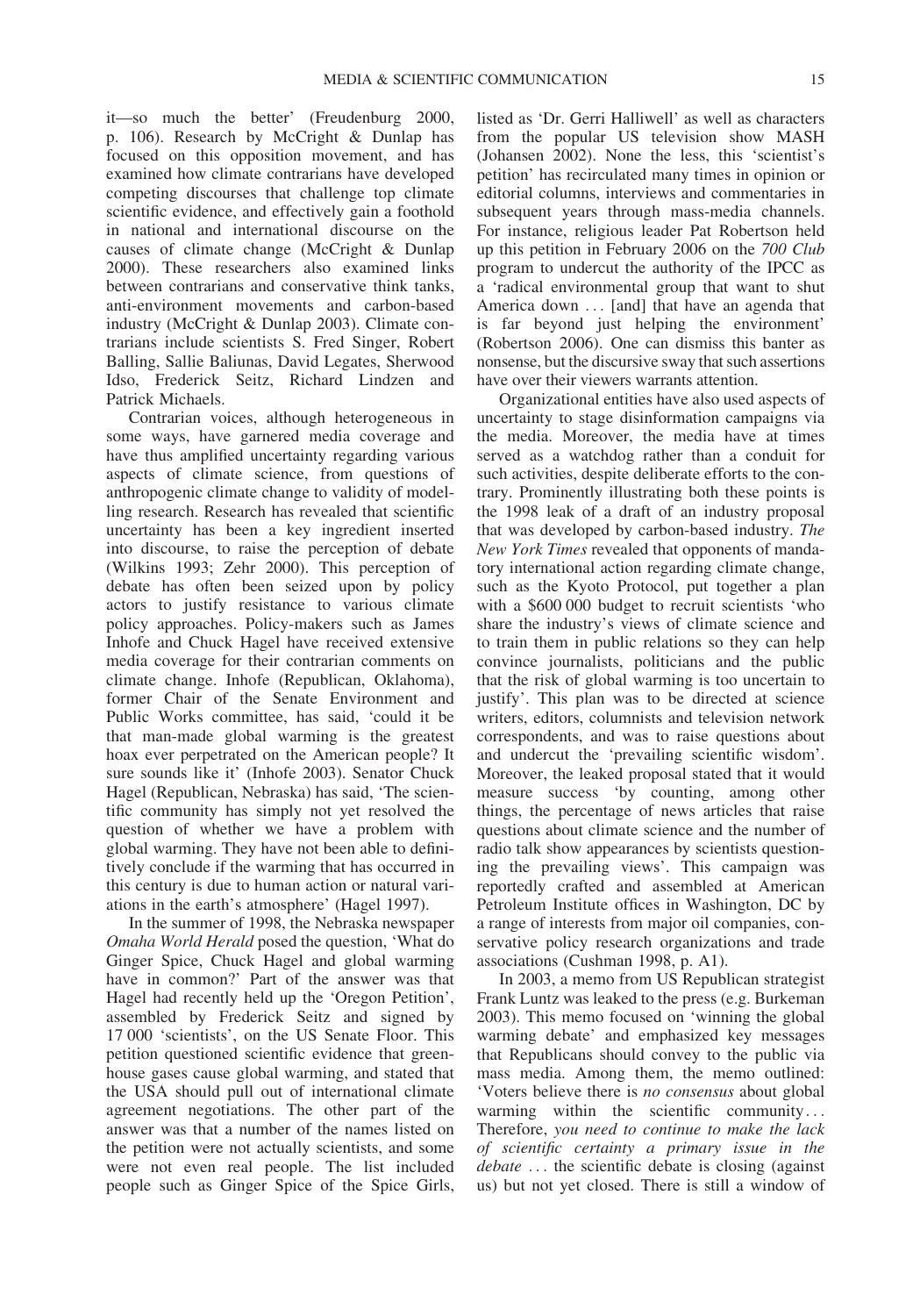opportunity to challenge the science' (Luntz 2003, p. 142, italics in original).

Another example of policy and carbon-based industry relations' attempt to highlight uncertainties in climate science was reported through the mass media in 2005. Documents regarding the US Climate Science Program drafts in 2002 and 2003 were leaked to the press. These showed that White House Council on Environmental Quality (CEQ) Chief of Staff Phillip Cooney made edits to these documents, after they had undergone multiple drafts of peer review from experts in climate science, to weaken stated links between greenhouse gas emissions and climate change. Of note, Cooney had worked as a lobbyist for the American Petroleum Institute on climate issues before his time at the CEQ (Revkin 2005a). Cooney, who has no background in science, made subtle changes to wording and tone in many passages in the draft, and thus raised uncertainty and debate in aspects of the climate research that scientists working on the project found relatively certain, including that of anthropogenic climate change. For instance, Cooney inserted the words 'significant and fundamental' before the word 'uncertainties' in the document, thereby changing the communicated meaning (Revkin 2005 $a$ ). Two days after these edits were leaked, Cooney resigned from the CEQ. Three days after that, it was announced that Cooney was hired as a consultant for ExxonMobil (Revkin 2005b).

Overall, these examples demonstrate the multifarious challenges faced when translating scientific uncertainty via mass media. Focusing on communications from scientists, it is often very difficult to place the uncertainty associated with one's research into a familiar context, through an appropriate analogy; in other words, 'translating error bars into ordinary language' (Pollack 2003, p. 77). Frankly, it is unavoidably challenging to accurately distil years of iterative research into media-friendly sound bites. As a result, most scientists need not look far, to colleagues or a mirror, to realize that climate scientists have often shied away from media interactions, thus leaving sourcing for stories to other communities for interpretation. When subject to interpretation primarily from policy actors, and interest groups (from nongovernmental organizations to carbon-based industry spokespeople), there are risks that inaccurate amplification or diminution of uncertainty can obfuscate or confuse rather than clarify many important aspects of the subject. In other words, the 'battlefield' of communicating and understanding environmental geoscience is not well served by scientists reluctant to acknowledge and act on what is an integral piece of one's contemporary responsibility: interacting with mass media.

#### Conclusion

The focus on media and science communication of climate change, arguably the most heavily politicized scientific issue at the turn of the new millennium, provides a number of opportunities. Among them, examinations of these amplified interactions can inform and anticipate other current science issues, such as continuing concerns for toxic materials or genetically modified organisms in the environment, nanotechnological risks, and increased threats to water quality. By unpacking and analysing interactions that focus on climate science and media interactions, representative challenges ranging from extrinsic issues (e.g. political economics) to intrinsic issues (e.g. uncertainty) can inform perceptions and decision-making.

Although this case-study has focused on the challenges in science and mass-media interactions, there are also a number of opportunities for improvements. With a focus on science and media communities in this case of climate change, these opportunities also apply across other arenas of science. Beginning with the scientific community, there are many more opportunities to develop skills to more effectively work with the media. In past decades, it is well known that most reward systems within science (and academia more broadly) were structured such that little was gained professionally through increased 'nonacademic' pursuits, such as media outreach (Boykoff  $2007a$ ). In fact, the opposite was true, as much could be lost, such as time spent in these endeavours. It was also widely sensed that much could be risked if one were misquoted about the implications of their research. Such impediments contributed to troubled interactions between science and media communities.

However, some argue that the situation is changing and that increased visibility through media coverage has increased public understanding of and engagement with scientific issues, increased collegial or social status, and even enhanced funding possibilities for researchers and scholars. These last benefits also hold for the university where they may be employed, thus providing a new and positive feedback loop. Although media outreach may continue to be ranked routinely below many other pressures (such as grant funding and publishing) the increasing recognition of its importance has proven to be an encouraging sign for effective communication of environmental geoscience via mass media. In addition, there are now more workshops and conferences that bring together scientists to discuss these issues (e.g. the Aldo Leopold Leadership Program) and others that bring together scientists and journalists (e.g. US National Science Foundation-funded projects).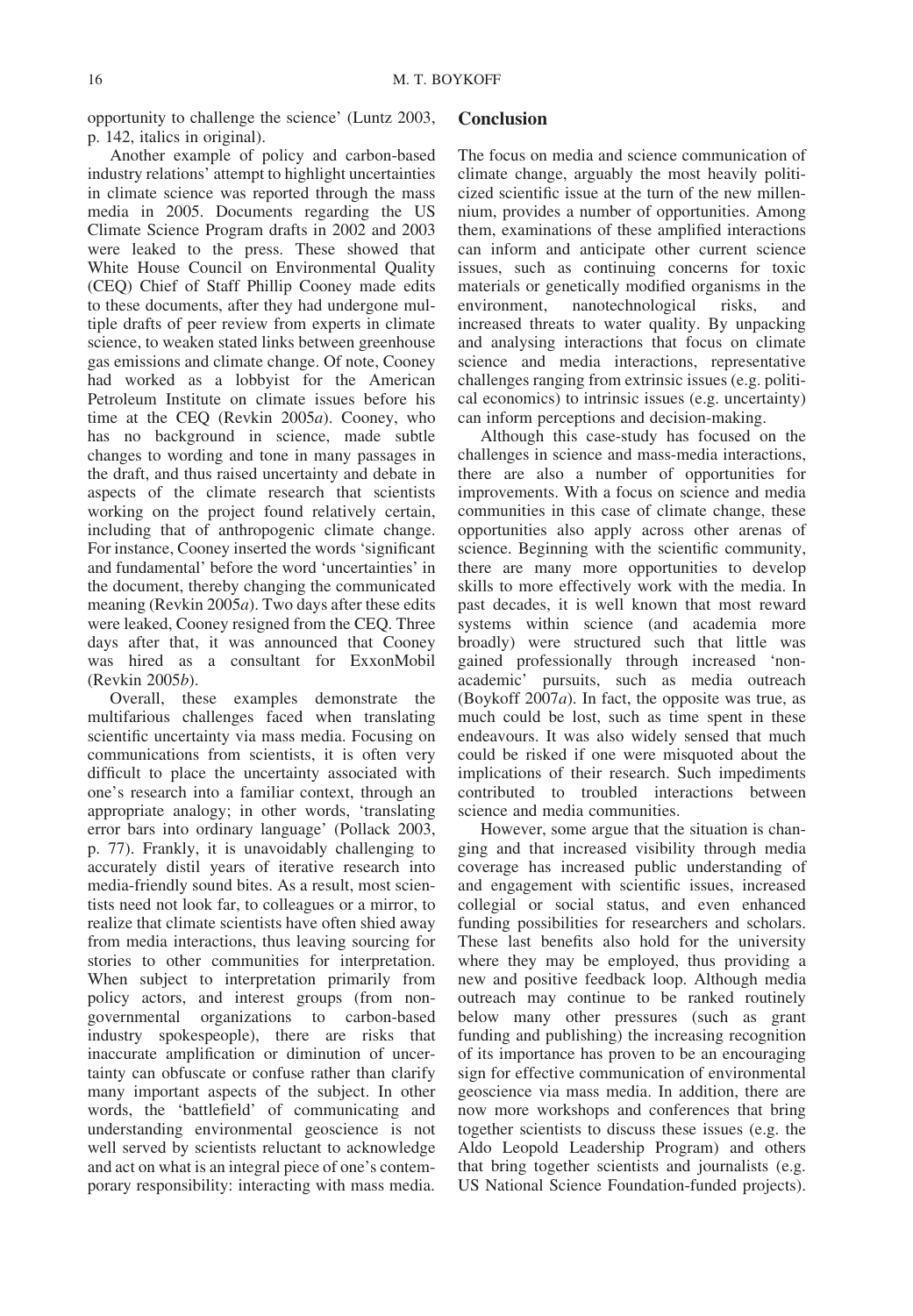These opportunities for discussion and critical reflection or diffraction bode well for more consistent and improved communications into the future.

In terms of media communities on the larger scale, there have been many movements in recent years for broader reforms of journalistic freedom (e.g. McChesney 1999) within the constructs of corporate media pressures (outlined above). In addition, there have been vibrant independent media movements to circumvent some of the political economic pressures of corporate control. There has also been evidence of improvements on the individual level in terms of better contextualization of the complexities of the scientific issues covered, and more precise and accurate descriptions of those quoted within stories (Boykoff 2007b). Previous research has found that situating controversial information in the larger context of the scientific issue has helped to mitigate perceived uncertainty and confusion (Corbett & Durfee 2004). In terms of the latter, The New York Times environment reporter Andrew Revkin has described this improvement as better capturing 'truth' through labelling. Although scientific research and scientific consensus are not 'truths' necessarily, they signify aspects of science where there is clear understanding.

Overall, this paper has sought to complement others in this volume by first delineating various challenges faced in interactions between science and mass media, and then briefly outlining some opportunities for more focused communications of environmental geoscience. By describing some of the multifarious pressures that shape interactions between climate science and mass media, this essay endeavours to more clearly identify key points of resistance and possibility as we collectively proceed with caution. Returning to McPhee, he has written, '[T]he human mind may not have evolved enough to be able to comprehend deep time' (McPhee 1998). In other words, human understanding of long-term geological time scales remains a core challenge. Thus, there are many thorny difficulties that make this endeavour a tricky one overall. However, this is the necessary task at hand in communicating environmental geoscience in the future.

#### References

- BAGDIKIAN, B. 2004. The Media Monopoly. Beacon Press, Boston, MA.
- BOFFEY, P. M., RODGERS, J. E. & SCHNEIDER, S. H. 1999. Interpreting uncertainty: a panel discussion. In: FRIEDMAN, S. M., DUNWOODY, S. & ROGERS, C. L. (eds) Communicating Uncertainty: Media Coverage of New and Controversial Science. Lawrence Erlbaum, Mahwah, NJ, 81–94.
- BORD, R. J., O'CONNOR, R. E. & FISCHER, A. 2000. In what sense does the public need to understand global climate change? Public Understanding of Science, 9, 205–218.
- BOYKOFF, M. T. 2007a. From convergence to contention: United States mass media representations of anthropogenic climate science. Transactions of the Institute of British Geographers, 32, 477–489.
- BOYKOFF, M. T. 2007b. Flogging a dead norm? Media coverage of anthropogenic climate change in the United States and United Kingdom from 2003–2006. Area, 39, 470–481.
- BRIGGS, A. & BURKE, P. 2005. A Social History of the Media: from Gutenberg to the Internet. Polity Press, Cambridge.
- BURKEMAN, O. 2003. Memo exposes Bush's new green strategy. The Guardian, 4 March, 1.
- CORBETT, J. B. & DURFEE, J. L. 2004. Testing public (un)certainty of science: media representations of global warming. Science Communication, 262, 129.
- CUSHMAN, J. H. 1998. Industrial group plans to battle climate treaty. The New York Times, 26 April, A1.
- DUNWOODY, S. 1999. Scientists, journalists, and the meaning of uncertainty. In: FRIEDMAN, S. M., DUNWOODY, S. & ROGERS, C. L. (eds) Communicating Uncertainty: Media Coverage of New and Controversial Science. Lawrence Erlbaum, Mahwah, NJ, 59–80.
- ENTMAN, R. M. 1993. Framing: toward clarification of a fractured paradigm. Journal of Communication, 434, 51–58.
- FREUDENBURG, W. R. 2000. Social construction and social constrictions: toward analyzing the social construction of 'the naturalized' and well as 'the natural'. In: SPAARGAREN, G. MOL, A. P. J. & BUTTEL, F. H. (eds) Environment and Global Modernity. Sage, London, 103–119.
- GANS, H. 2004. Deciding What's News. Northwestern University Press, Evanston, IL.
- GEE, D. 2000. Communicating complexity and uncertainty: a challenge for the media.  $In: SMITH, J. (ed.)$ The Daily Globe: Environmental Change, the Public and the Media. Earthscan, London, 208–222.
- GOFFMAN, E. 1974. Frame Analysis: An Essay on the Organization of Experience. Harvard University Press, Cambridge, MA.
- GUPTA, J. 2001. Our Simmering Planet: What to Do About Global Warming? Zed Books, New York.
- HAGEL, C. 1997. Countdown to Kyoto: the consequences of mandatory global  $CO<sub>2</sub>$  emission reductions, Canberra. World Wide Web Address: wwww.corpwatch.org/ trac/corner/worldnews/other/355.html.
- INHOFE, J. 2003. The science of climate change Senate Floor statement. US Senate, Committee on Environment and Public Works, 28 July.
- IYENGAR, S. 1991. Is Anyone Responsible? University of Chicago Press, Chicago, IL.
- JOHANSEN, B. E. 2002. The Global Warming Desk Reference. Greenwood Press, Westport, CT.
- LEGGETT, J. K. 2001. The Carbon War: Global Warming and the End of the Oil Era. Routledge, New York.
- LUNTZ, F. 2003. The Environment: A Cleaner, Safer, Healthier America. The Luntz Research Companies– Straight Talk, Washington, DC, 131–146.